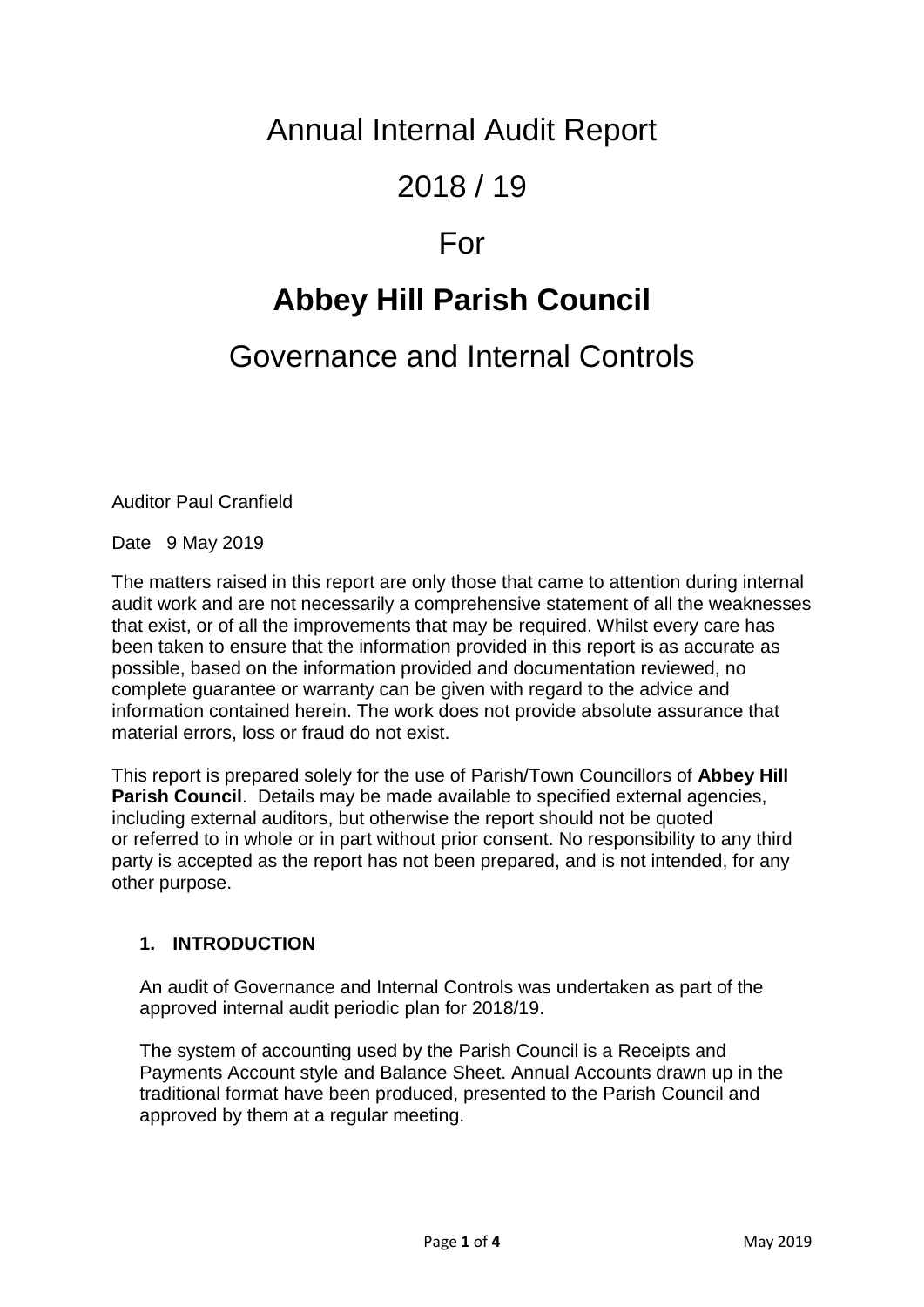#### **2. SCOPE OF THE REVIEW**

The objective of the audit was to evaluate the adequacy of control within the system and the extent to which these have been applied, with a view to providing an opinion. Control activities are put in place to ensure that risks to the achievement of the organisation's objectives are managed effectively.

|  |  |  | 3. FINDINGS AND RECOMMENDATIONS |  |
|--|--|--|---------------------------------|--|
|--|--|--|---------------------------------|--|

| <b>Internal</b><br>control                                      | <b>Test</b>                                                                                                                                   | Y/N | <b>Comments</b>                                                                                           |
|-----------------------------------------------------------------|-----------------------------------------------------------------------------------------------------------------------------------------------|-----|-----------------------------------------------------------------------------------------------------------|
| Previous internal<br>audit                                      | Do the minutes record that Council<br>has considered the Internal Audit<br>Report for the previous year and the<br>matters arising addressed? | Y.  | No recommendation<br>from previous audit<br>2017/18                                                       |
| Proper<br>bookkeeping                                           | Cashbook maintained and up to<br>date? Is 'Alpha' or 'Omega' system<br>used?                                                                  | Y   | Alpha system<br>employed                                                                                  |
|                                                                 | Cashbook arithmetically correct?                                                                                                              | Y   |                                                                                                           |
|                                                                 | Cashbook regularly balanced?                                                                                                                  | Y   | Reported to parish<br>council monthly                                                                     |
| <b>Standing Orders &amp;</b><br>Financial<br><b>Regulations</b> | Has the Council formally adopted<br><b>Standing Orders &amp; Financial</b><br>Regulations?                                                    | Y   | Currently both are<br>integrated into<br>Standing Orders.<br>Separate Financial<br>Regulations in course. |
|                                                                 | Has a Responsible Financial Officer<br>been appointed?                                                                                        | Y   | The Clerk of the<br>Council has been<br>appointed as RFO.                                                 |
|                                                                 | Have items or services above a 'de<br>minimis' amount been competitively<br>purchased?                                                        | Y   | Reasonable steps<br>have been taken to<br>purchase at a<br>competitive price.                             |
|                                                                 | Are payments in the cashbook<br>supported by invoices and have<br>they been authorised and minuted?                                           | Y   |                                                                                                           |
|                                                                 | Has VAT on payments been<br>identified, recorded and reclaimed?                                                                               | Y   |                                                                                                           |
|                                                                 | Is Section 137 expenditure<br>separately recorded within statutory<br>limits?                                                                 | Y   |                                                                                                           |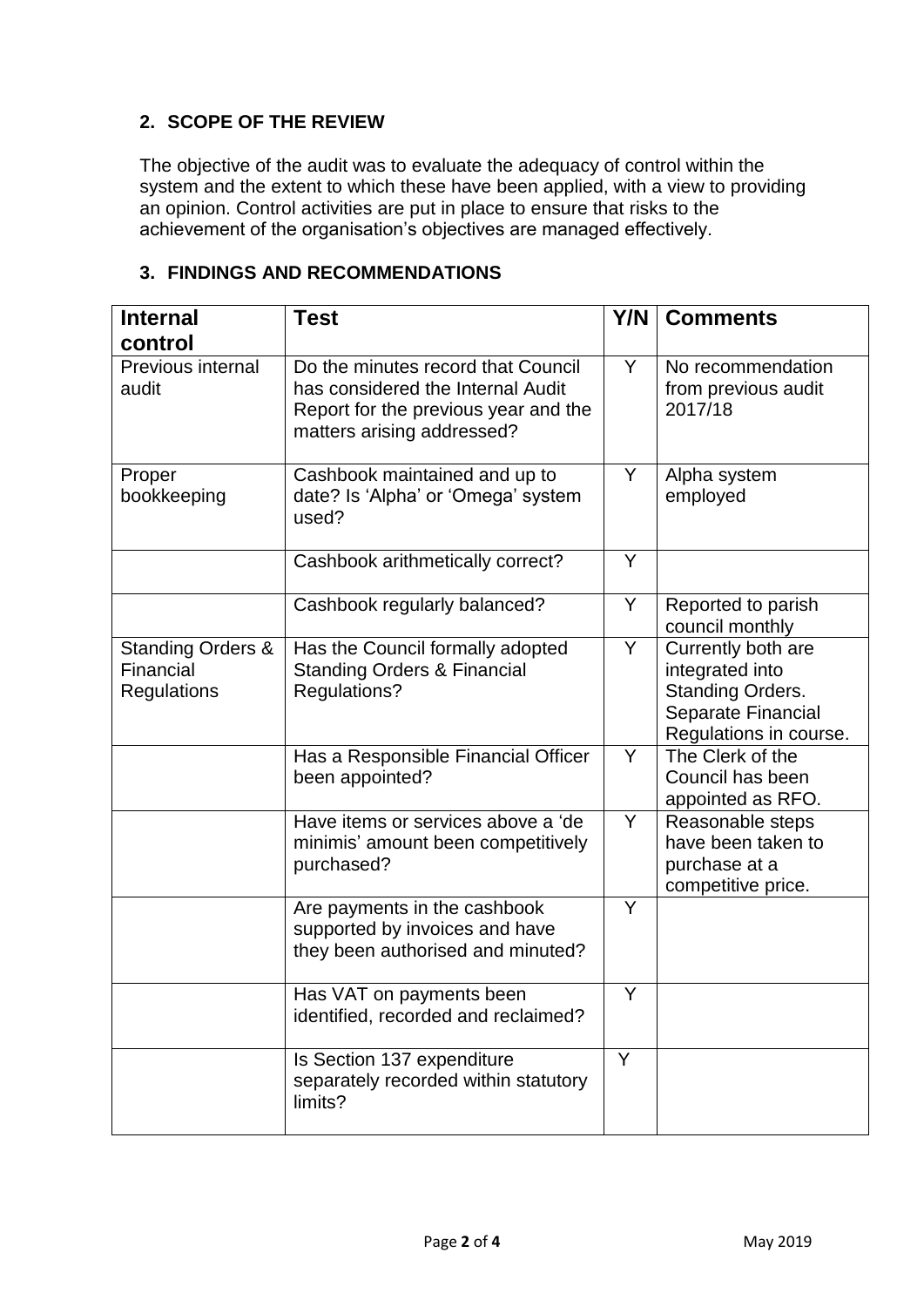| <b>Risk Management</b><br>Arrangements | Do the minutes record the Council<br>carrying out an annual risk<br>assessment?                | Y   |                                                          |
|----------------------------------------|------------------------------------------------------------------------------------------------|-----|----------------------------------------------------------|
|                                        | Is insurance cover appropriate and<br>adequate?                                                | Y   | <b>Zurich Insurance</b><br>policy. Annually<br>reviewed. |
|                                        | Are internal financial controls<br>documented and regularly<br>reviewed?                       | Y   |                                                          |
| <b>Budgetary</b><br>Controls           | Has the Council prepared an annual<br>budget in support of its precept?                        | Y   |                                                          |
|                                        | Is actual expenditure against the<br>budget regularly reported to the<br>Council?              | Y   |                                                          |
|                                        | Are there any significant<br>unexplained variances from budget?                                | N   | <b>None</b>                                              |
| <b>Income Controls</b>                 | Is income properly recorded and<br>promptly banked?                                            | Y   |                                                          |
|                                        | Does the precept recorded in the<br>cashbook agree to Milton Keynes<br>Council's notification? | Y   |                                                          |
|                                        | Are security controls over cash<br>adequate and effective?                                     | N/A | Cash not held.                                           |
| <b>Petty Cash</b><br>Procedures        | Is all petty cash spent recorded and<br>supported by VAT<br>invoices/receipts?                 | N/A | Petty cash not held.                                     |
|                                        | Is petty cash expenditure reported<br>to Council?                                              | N/A |                                                          |
|                                        | Is petty cash reimbursement carried<br>out regularly?                                          | N/A |                                                          |
| <b>Payroll Controls</b>                | Do salaries paid agree with those<br>approved by Council?                                      | Y   |                                                          |
|                                        | Are other payments to the Clerk<br>reasonable and approved by<br>Council?                      | Y.  | Brought to council<br>meeting for approval<br>as needs.  |
|                                        | Has PAYE/NI been properly<br>operated by the Council as an<br>employer?                        | Y   |                                                          |